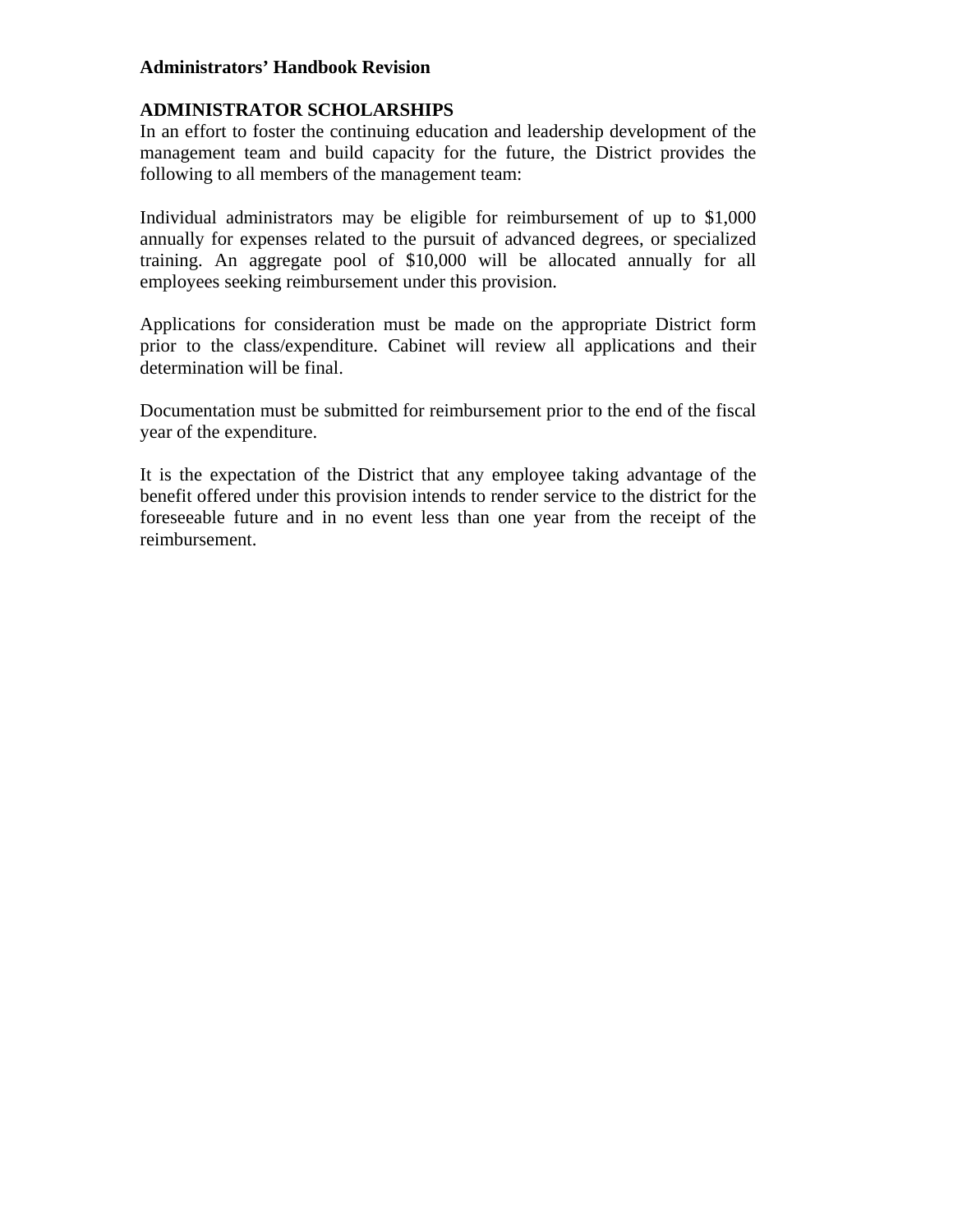# SAUGUS UNION SCHOOL DISTRICT

## ADMINISTRATOR SCHOLARSHIP APPLICATION

|                      | Employee: Position: Position:                                                    |
|----------------------|----------------------------------------------------------------------------------|
|                      |                                                                                  |
|                      |                                                                                  |
|                      | ,我们也不会有什么。""我们的人,我们也不会有什么?""我们的人,我们也不会有什么?""我们的人,我们也不会有什么?""我们的人,我们也不会有什么?""我们的人 |
|                      |                                                                                  |
|                      |                                                                                  |
|                      |                                                                                  |
|                      |                                                                                  |
|                      |                                                                                  |
|                      |                                                                                  |
|                      |                                                                                  |
|                      | ,我们也不能在这里的时候,我们也不能在这里的时候,我们也不能不能不能不能不能不能不能不能不能不能不能不能不能不能不能。""我们的是我们的,我们也不能不能不能不能 |
|                      |                                                                                  |
|                      |                                                                                  |
|                      |                                                                                  |
| Employee's Signature | Date Submitted to Personnel                                                      |
|                      |                                                                                  |
|                      |                                                                                  |
|                      |                                                                                  |
|                      |                                                                                  |